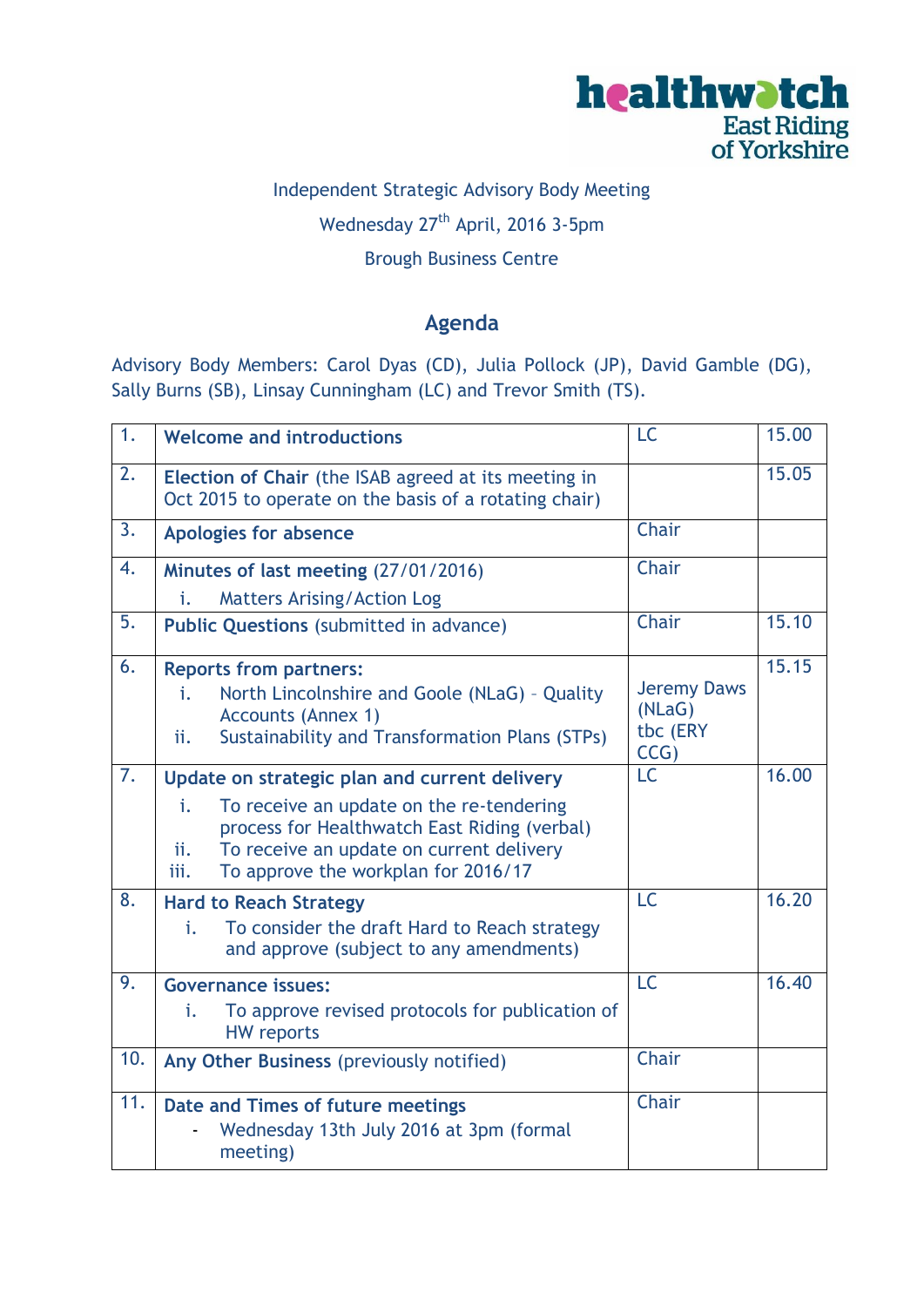#### **Agenda Item 4 Minutes of last meeting**

#### **ISAB Meeting held 27/01/2016 at the Hexagon Music Centre, Beverley**

Advisory Body Members: Carol Dyas (CD), Julia Pollock (JP), David Gamble (DG), Linsay Cunningham (LC), Trevor Smith (TS).

In attendance: Caroline Frost (CF) (Minutes, Matthew Fawcett (MF), Steve Mottershaw (SM).

| No.              | Agenda Item/Subject                                                                                                                                                                                                                                             | <b>Action</b><br>by |
|------------------|-----------------------------------------------------------------------------------------------------------------------------------------------------------------------------------------------------------------------------------------------------------------|---------------------|
| 1.               | Welcome, Introductions & Apologies                                                                                                                                                                                                                              |                     |
|                  | There was one member of the public present                                                                                                                                                                                                                      |                     |
|                  | Apologies were received from Trevor Smith and David Gamble                                                                                                                                                                                                      |                     |
|                  | LC reported that HWERY had recruited another ISAB member (David<br>Gamble) but that unfortunately he could not attend today.                                                                                                                                    |                     |
| $\overline{2}$ . | Election of a Chair                                                                                                                                                                                                                                             |                     |
|                  | Julia Pollock was elected as Chair for this meeting.                                                                                                                                                                                                            |                     |
| 3.               | JP pointed out that there was no mention of the minutes of the last<br>meeting and that these should be approved first. The minutes we approved<br>as an accurate record and there were no matters arising.                                                     |                     |
|                  | JP reported that she had attended the NICE seminar and said that there<br>were representatives from other Healthwatch areas present too. Relevance<br>to Local HW was limited; a separate report on the event was circulated via<br>the volunteer's newsletter. |                     |
| 4.               | Public Questions (submitted in advance)                                                                                                                                                                                                                         |                     |
|                  | There were no questions submitted from the public.                                                                                                                                                                                                              |                     |
| 5.               | Update on strategic plan & current delivery                                                                                                                                                                                                                     |                     |
|                  | 1) Update on current delivery                                                                                                                                                                                                                                   |                     |
|                  | LC outlined the work HWERY had carried out during Quarter 3 of Year 3, as<br>set out in Agenda Item 5 (i) on the attachments to the agenda.                                                                                                                     |                     |
|                  | JP asked how it was known that HWERY had 250 "young" twitter followers.<br>MF explained that HWERY had a separate account for children & young<br>people.                                                                                                       |                     |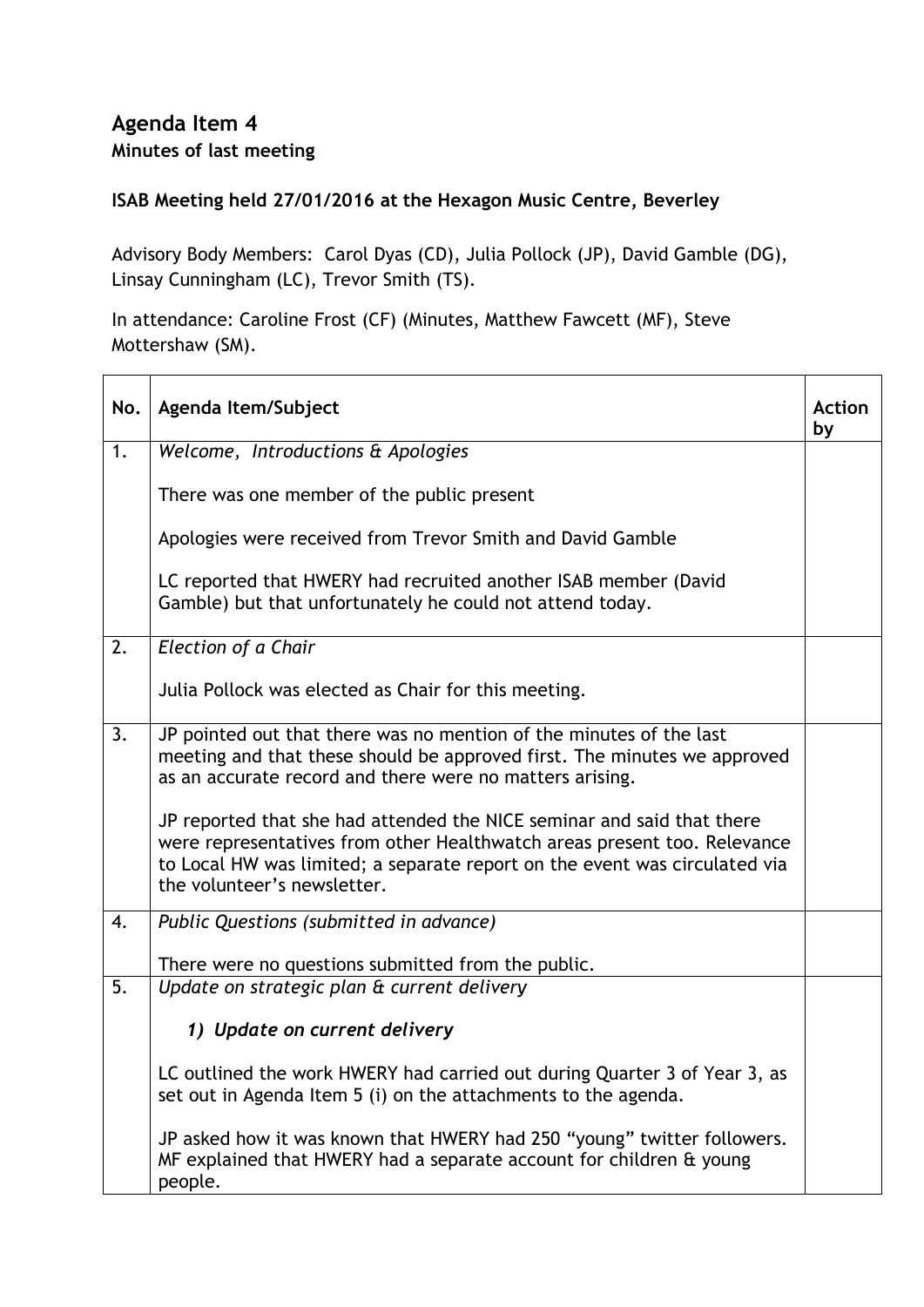| JP asked if the members of the ISAB could be sent emails to keep them up<br>to date with new reports being published.<br>Action - LC to ensure emails of reports are sent out to ISAB members<br>when these are published<br>LC explained that we had just started up a monthly Volunteers Newsletter<br>to be sent out to all ISAB members and volunteers to keep them updated as<br>to what was happening and who was doing what on a monthly basis.                                                                                                                                                                                                                                                    | LC/SM     |
|-----------------------------------------------------------------------------------------------------------------------------------------------------------------------------------------------------------------------------------------------------------------------------------------------------------------------------------------------------------------------------------------------------------------------------------------------------------------------------------------------------------------------------------------------------------------------------------------------------------------------------------------------------------------------------------------------------------|-----------|
|                                                                                                                                                                                                                                                                                                                                                                                                                                                                                                                                                                                                                                                                                                           |           |
|                                                                                                                                                                                                                                                                                                                                                                                                                                                                                                                                                                                                                                                                                                           |           |
|                                                                                                                                                                                                                                                                                                                                                                                                                                                                                                                                                                                                                                                                                                           |           |
| JP said she was also like to be subscribed to the main website newsletter.                                                                                                                                                                                                                                                                                                                                                                                                                                                                                                                                                                                                                                |           |
| Action - SM to subscribe Julia (and all ISAB members) to the newsletter                                                                                                                                                                                                                                                                                                                                                                                                                                                                                                                                                                                                                                   | <b>SM</b> |
| LC informed the meeting that Enter & Views on GP Surgeries have now<br>finished and Enter & Views are now focusing on residential care.                                                                                                                                                                                                                                                                                                                                                                                                                                                                                                                                                                   |           |
| LC said HWERY needed a decision as to which direction to go in and this is<br>for the ISAB to decide. The ISAB members present agreed that it was<br>important to focus on residential care and to ensure that recommendations<br>made were followed up to ensure these were being implemented.                                                                                                                                                                                                                                                                                                                                                                                                           |           |
| LC informed the ISAB that a new Intern had started today and would be<br>with the team for 8 weeks. He is working on a project to help improve<br>HWERY's impact monitoring. He is to go through every report HWERY have<br>published, pulling together themes and outcomes and checking whether<br>recommendations have been carried out.                                                                                                                                                                                                                                                                                                                                                                |           |
| There was a discussion around HWERY's process for publishing reports and<br>ensuring responses:<br>• Concerns were raised about the poor response rate from GP<br>practices to the GP appointments report.<br>JP queried HWERY publishing reports before receiving responses -<br>there was a discussion over whether responses should be<br>incorporated in the reports or if they should be published separately.<br>HWERY's current practice is to send reports to commissioners and<br>providers to check for factual accuracies then publish and officially<br>request a response. It was resolved to return to this discussion in the<br>future to consider which approach is best suited to HWERY. |           |
| JP asked whether anyone from HWERY sat on the Co-Commissioning Group<br>with GPs. It was explained that a HWERY representative attends the Vale of<br>York CCG Co-Commissioning Committee but no such arrangement exists<br>with East Riding CCG at the current time.                                                                                                                                                                                                                                                                                                                                                                                                                                     |           |
| Action - LC to clarify with ERY CCG their co-commissioning arrangements<br>and ensure Healthwatch representation where appropriate                                                                                                                                                                                                                                                                                                                                                                                                                                                                                                                                                                        | LC        |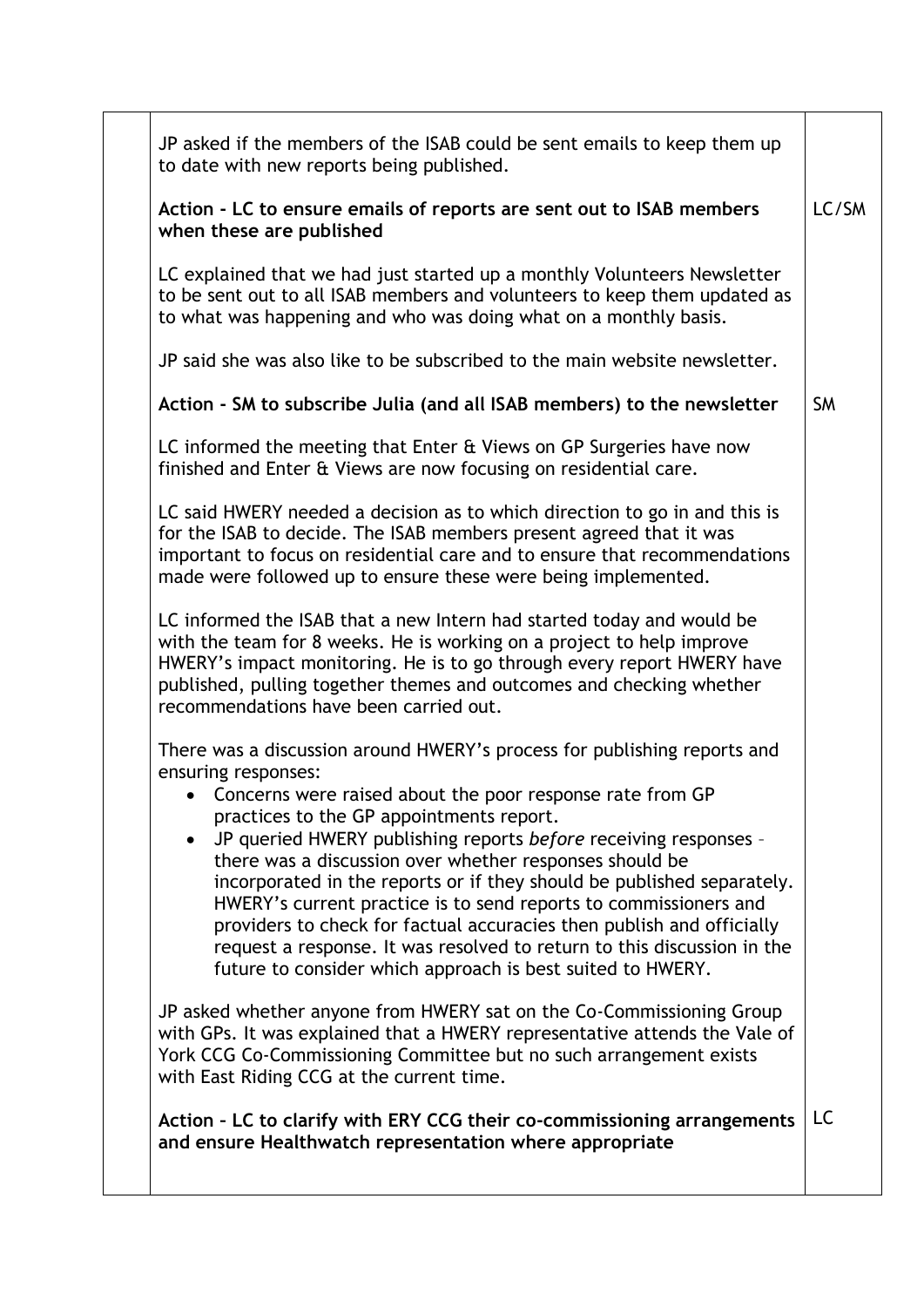| 2) Overview of the HWERY workplan Jan to March 2016                                                                                                                                                                                                                                                                                                               |       |
|-------------------------------------------------------------------------------------------------------------------------------------------------------------------------------------------------------------------------------------------------------------------------------------------------------------------------------------------------------------------|-------|
| <b>Mental Health</b>                                                                                                                                                                                                                                                                                                                                              |       |
| Research Officer (MK) is currently working with focus groups to gather<br>stories of people's experience of mental health services.                                                                                                                                                                                                                               |       |
| JP enquired as to how this was to be done. MK has attended drop in<br>sessions of peer support groups hosted by a variety of VCS partner<br>organisations to talk to people there about their experiences - current<br>focus is on working age adults.                                                                                                            |       |
| There was some discussion around how HWERY might include NHS provider<br>organisations in the review.                                                                                                                                                                                                                                                             |       |
| It was suggested that it may be worth gathering data from relatives and<br>carers to gain their perspectives.                                                                                                                                                                                                                                                     |       |
| JP asked if the Mental Health Services Directory was separate from the<br>main report. LC reported that on the current plan it is to be a separate<br>report but may be best to pull them together.                                                                                                                                                               | LC/CF |
| Action - LC to amend workplan to include one combined mental health<br>report to include mental health and wellbeing service directory<br>alongside patient experience report                                                                                                                                                                                     |       |
| <b>Domiciliary Care</b>                                                                                                                                                                                                                                                                                                                                           |       |
| HWERY are looking at quality issues and how people experience the service.<br>A survey is to be sent out within the next couple of weeks through the post<br>so that it is independent of carers and their agencies. It will be sent out via<br>ERY Council so that it comes from a trusted source.                                                               |       |
| It was agreed that HWERY will also work with VCS partners (e.g. Age UK) to<br>ensure widespread distribution.                                                                                                                                                                                                                                                     |       |
| Learning Disabilities/Children & Young People                                                                                                                                                                                                                                                                                                                     |       |
| HWERY are working with ERVIP and FISH following on from an initial<br>meeting in November 2015. HWERY want to do this in partnership with the<br>Learning Disabilities Partnership Board.                                                                                                                                                                         |       |
| MF Explained he was working on a brochure for primary schools at the<br>moment as these have proved very difficult to work with in the past.                                                                                                                                                                                                                      |       |
| There was a discussion around how work with children and young people<br>should be prioritised and how much of HWERY's resources should be<br>targeted to younger age groups who may not make health choices for<br>themselves. MF explained his role as a dedicated Children and Young<br>Persons' Officer and that it is important he work with all age groups. |       |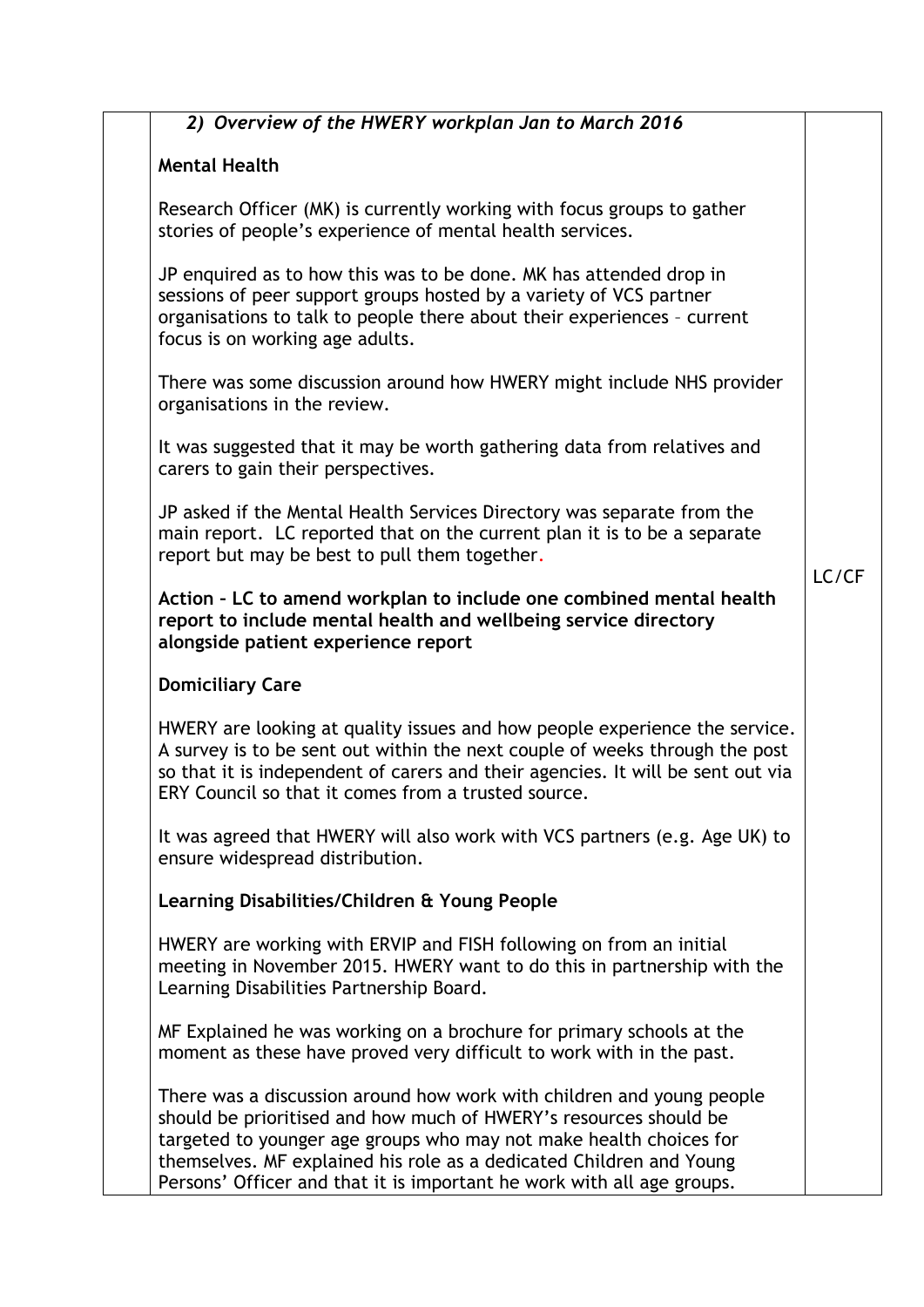|    | Enter & View                                                                                                                                                                                                                                                    |       |
|----|-----------------------------------------------------------------------------------------------------------------------------------------------------------------------------------------------------------------------------------------------------------------|-------|
|    | JP enquired about the focus of the HRI Enter & View visit. LC explained<br>that HWERY are being led by HW Hull regarding this.                                                                                                                                  |       |
| 6. | <b>Engagement Plan and "Hard to Reach" Strategy</b><br>Discussion regarding who are our "hard to reach" groups and how can we<br>best reach them? (verbal update)                                                                                               |       |
|    | A list of hard to reach groups and how best to engage with them was<br>obtained at the HWERY Stakeholder Forum.                                                                                                                                                 |       |
|    | LC said what was needed from the ISAB was an idea of how to prioritise<br>which groups to work with and what HWERY should do first. She outlined<br>the approach HWERY plan to take to developing and reviewing a Hard to<br>Reach Strategy on an annual basis. |       |
|    | There was a discussion around HWERY's existing work with "hard to reach"<br>groups in an attempt to identify gaps and areas for improvement. Existing<br>workstreams/links include:                                                                             |       |
|    | • Rural Partnership Board/work with rural and isolated communities.<br>Link with Council lead for gypsy/traveller communities (Helen<br>$\bullet$<br>Worrell)                                                                                                   |       |
|    | Links with FISH (Families Information Service Hub) - currently<br>$\bullet$<br>working with FISH to engage with looked after children and young<br>carers                                                                                                       |       |
|    | • Youth Action Board                                                                                                                                                                                                                                            |       |
|    | Some of the gaps that were identified include:<br>16+ group who do apprenticeships<br>• Working age population                                                                                                                                                  |       |
|    | Suggested approach to engagement:<br>JP suggested talking to the colleges to see if meetings could be arranged on<br>the day they attend college; working with Job Centre Plus and VCS partners<br>(possibly Goodwin).                                          |       |
|    | JP suggested nurseries could provide the opportunity to engage with<br>parents, employees and young children.                                                                                                                                                   |       |
|    | Extended social media was also suggested.                                                                                                                                                                                                                       | LC/MF |
|    | Action - LC to produce draft Hard to Reach strategy based on discussions<br>at this meeting and wider stakeholder engagement to present to next<br><b>ISAB</b> meeting.                                                                                         |       |
| 7. | Strategic Plan 2016/17<br>Discussion regarding priorities                                                                                                                                                                                                       |       |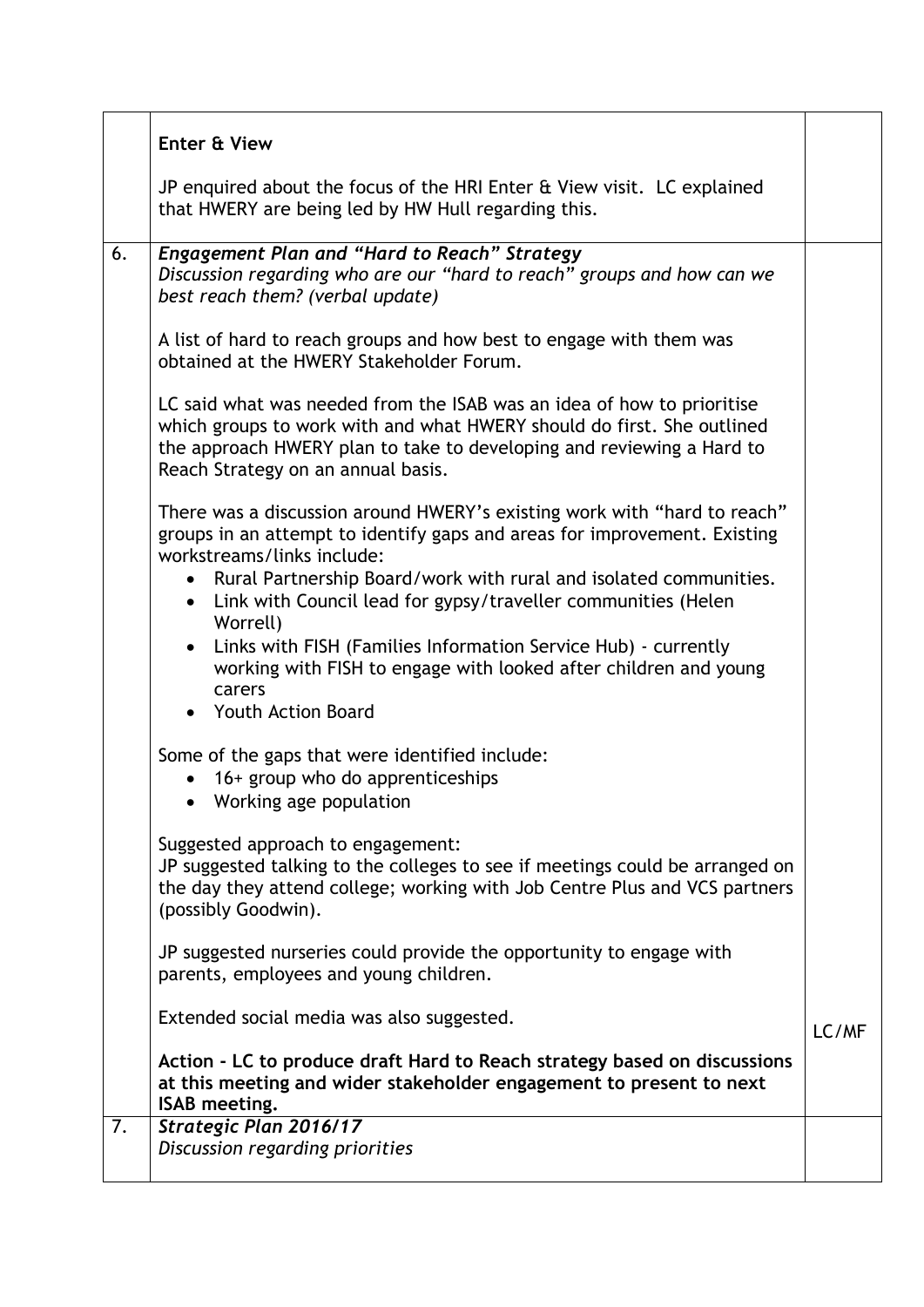|    | This discussion centred on feedback obtained from the Stakeholder Forum,<br>data on incoming enquiries to HWERY and survey results of what the public<br>are telling us in important to them.                                                                                                                                                                                                               |       |
|----|-------------------------------------------------------------------------------------------------------------------------------------------------------------------------------------------------------------------------------------------------------------------------------------------------------------------------------------------------------------------------------------------------------------|-------|
|    | Several key themes were identified as potential priorities for 2016/17:<br>Inappropriate Discharge<br>$\bullet$<br>Mental Health                                                                                                                                                                                                                                                                            |       |
|    | • Social Care - respite & domiciliary care<br>• Needs of Carers (in particular, young carers)                                                                                                                                                                                                                                                                                                               |       |
|    | LC asked if these were the right priorities and whether there was anything<br>missing and how many priorities HWERY should deal with. It was also noted<br>that several of the highlighted topics were things HWERY is currently<br>working on. CD asked about maternity issues. LC replied that there was no<br>evidence to suggest this was a priority issue locally but we would keep a<br>watchful eye. |       |
|    | JP said this was difficult for just 2 ISAB members to make the decision and<br>that it might be best to raise this at the upcoming Development Meeting<br>when volunteers and others would also be present.                                                                                                                                                                                                 |       |
|    | It was also agreed that there was a need to check up on recommendations<br>to make sure they've been implemented as there was a danger of making<br>too many new priorities. It is important to measure the impact that HWERY<br>are having and perhaps for 2016/17 HWERY should prioritise follow-up<br>work.                                                                                              |       |
|    | It was agreed to carry out further consultation with the whole HWERY team<br>(at team development day in February) and on the basis of that work,<br>produce a draft strategic plan that would be circulated to the ISAB and<br>then formally approved at the April meeting.                                                                                                                                | LC    |
|    | Action - LC to circulate draft Strategic Plan to ISAB in advance of April<br>meeting                                                                                                                                                                                                                                                                                                                        |       |
| 8. | <b>ERYC CCG Memorandum of understanding</b><br>To approve revised MOU with ERY CCG                                                                                                                                                                                                                                                                                                                          |       |
|    | LC reported that the MOU had been slightly updated and referred to the<br>"Advisory Body" now rather than the "Board".                                                                                                                                                                                                                                                                                      |       |
|    | JP asked whether the MOU was working in East Yorkshire, as the one they<br>have in North Lincolnshire isn't working that well. LC believes the MOU is<br>working and stated that the relationship with the CCG is much improved. It<br>was agreed that the MOU be amended to make it more specific e.g.<br>explicitly stating the frequency of meetings.                                                    |       |
|    | Action - LC to amend MOU and agree amends with CCG; CD to sign on<br>behalf of ISAB.                                                                                                                                                                                                                                                                                                                        | LC/CD |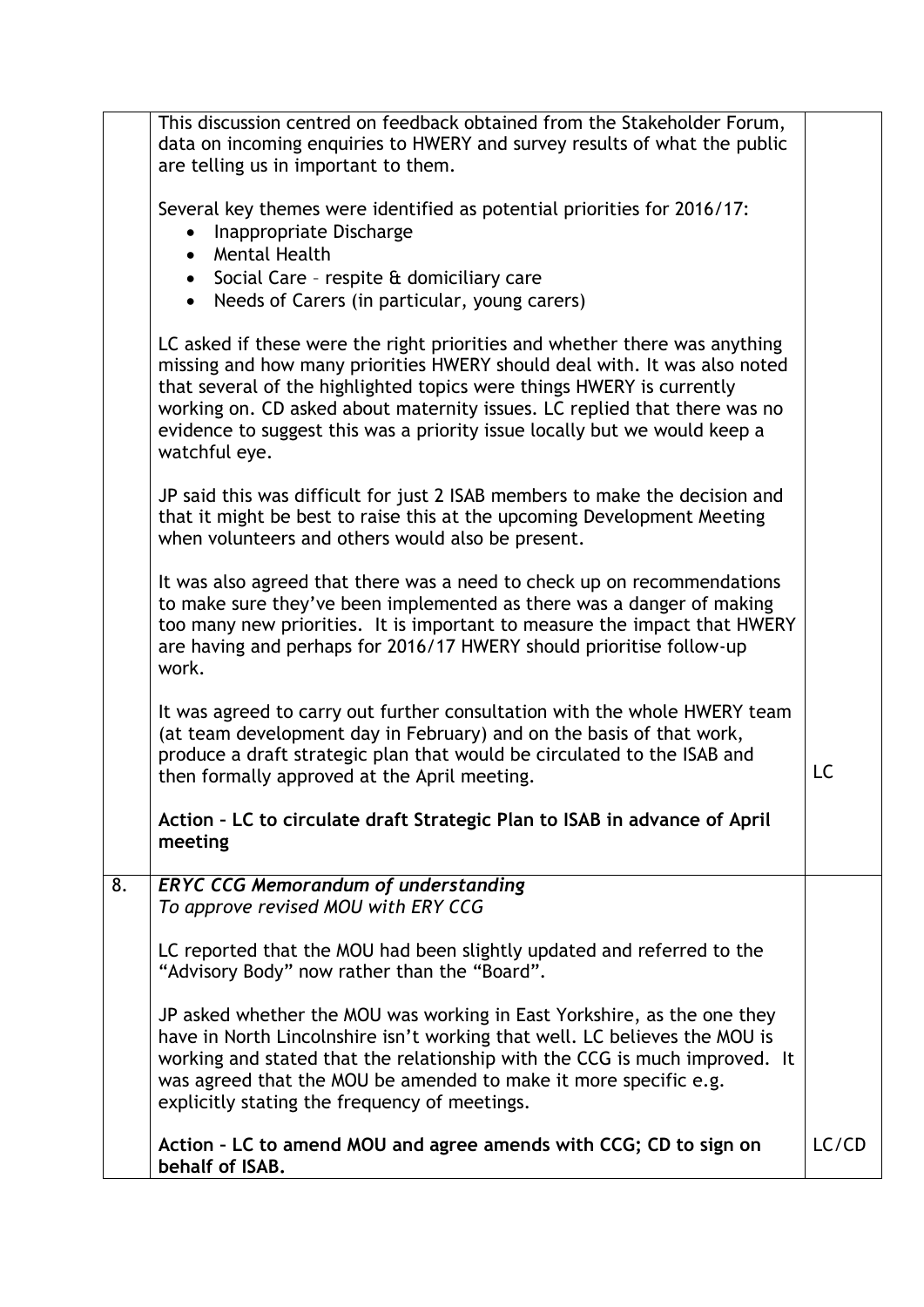| 9. | <b>AOB</b>                                                                                                                                                                                                                                                                                 |           |
|----|--------------------------------------------------------------------------------------------------------------------------------------------------------------------------------------------------------------------------------------------------------------------------------------------|-----------|
|    | LC brought some information in as this had only been received 2 hours<br>before the meeting.                                                                                                                                                                                               |           |
|    | 1) CCG regarding Radiology issues                                                                                                                                                                                                                                                          |           |
|    | LC tabled a briefing from the CCG regarding an issue relating to the<br>reporting of radiology findings. This briefing will enable HWERY staff to<br>respond to any concerns raised by the public.                                                                                         |           |
|    | It was agreed that HWERY needed to keep a watching brief on this issue.                                                                                                                                                                                                                    |           |
|    | 2) HW England Update                                                                                                                                                                                                                                                                       |           |
|    | A key theme that emerged during the Stakeholder Forum presentations was<br>the importance of encouraging people to take care of their own health,<br>care and wellbeing.                                                                                                                   |           |
|    | This related to HW England's current consultation on its future strategic<br>direction. LC said that HWERY needed to decide whether they "buy in" or<br>not to this new vision when considering our own strategic direction.                                                               |           |
|    | It was agreed that HWERY should focus on ensuring that there is high<br>quality support available for those who want to stay independent and if<br>service provision is not good, assisting people to do something about it so<br>as not to stray too far into the remit of Public Health. |           |
|    | Action - LC to respond to HW England consultation on strategic direction<br>on behalf of HWERY                                                                                                                                                                                             | <b>LC</b> |
|    | 3) CCGs are looking at the next set of strategic plans.                                                                                                                                                                                                                                    |           |
|    | The information indicates that CCGs are to work more closely with each<br>other. There is a push for CCGs to work more closely together across larger<br>"footprints". It was agreed this was an area to watch.                                                                            |           |
| 10 | Date & time of future meetings                                                                                                                                                                                                                                                             |           |
|    | Wed 27 <sup>th</sup> April 2016 at 3pm                                                                                                                                                                                                                                                     |           |
|    | Wed 13 <sup>th</sup> July 2016 at 3pm                                                                                                                                                                                                                                                      |           |
|    | It was suggested that meetings be rotated between Beverley and Brough.                                                                                                                                                                                                                     |           |